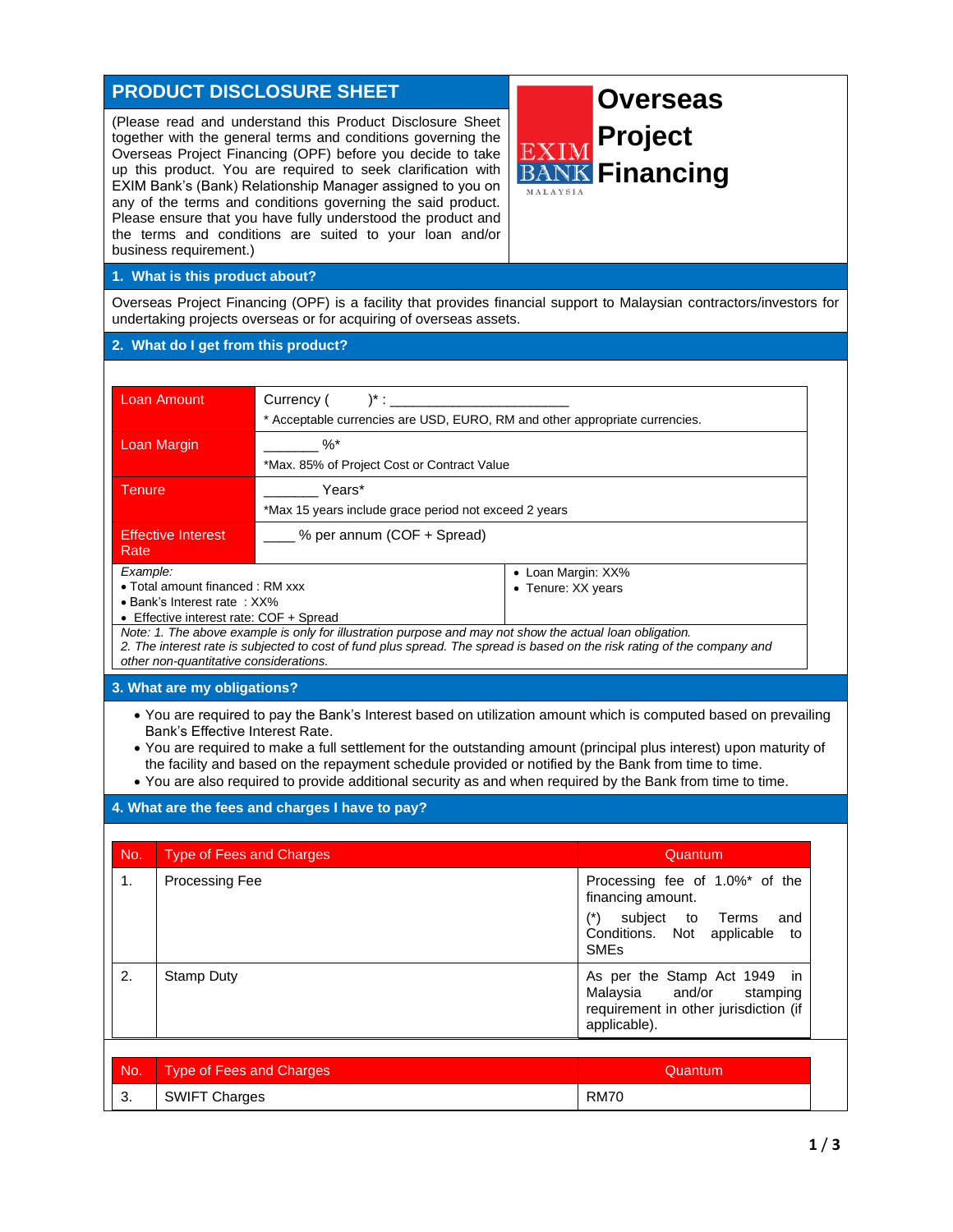| $\mathbf{4}$ . | <b>Audit Confirmation Fee</b>                                                                                                                                                                                                                                     | RM100                                                                                |
|----------------|-------------------------------------------------------------------------------------------------------------------------------------------------------------------------------------------------------------------------------------------------------------------|--------------------------------------------------------------------------------------|
| 5.             | Redemption Letter/Statement Fee                                                                                                                                                                                                                                   | RM50 (SME Customer)                                                                  |
| 6.             | Letter of Support Fee                                                                                                                                                                                                                                             | RM100 (SME Customer)                                                                 |
| 7.             | Legal Fee                                                                                                                                                                                                                                                         | As charged by Lawyer                                                                 |
| 8.             | Postage / Delivery Charges<br><b>Local Party</b><br>Normal Mail<br>$\bullet$<br><b>Registered Mail</b><br>$\bullet$<br>Courier / Hand delivery<br>$\bullet$<br><b>Foreign Party</b><br>Normal Mail<br>$\bullet$<br><b>Registered Mail</b><br>$\bullet$<br>Courier | Min.RM3<br>Min.RM6<br>Min.RM7<br>Min.RM4<br>Min.RM8<br>Min.RM50 - varies on location |
| 9.             | Variation of Facility Terms and Condition                                                                                                                                                                                                                         | Min.RM300 (Not applicable<br>to<br><b>SME Customer)</b>                              |

Please request from your Relationship Manager for the Bank's Standard Fees and Charges on Conventional Products and Services. If there are any changes in fees and charges that are applicable to your facility, the Bank will notify you at least 21 calendar days prior to the effective date of implementation.

**5. What if I fail to fulfill my obligation?**

We shall charge you a penalty for late payment at one percent (1%) per annum on the prevailing interest rate.

## **6. What if I fully settle the loan before its maturity?**

Nil.

## **7. Do I need insurance coverage?**

You are required to assign the insurance policy (ies) inclusive of all project rights and benefits to us as one of the collaterals accepted by us.

#### **8. What are the major risks?**

- Our Effective Interest Rate may be subject to fluctuation during the loan tenure.
- Legal action will be instituted against you to recover the indebtedness which includes among others, obtaining judgment and enforcement of judgment such as writ of seizure and sale, garnishee, winding up and bankruptcy action.
- Any non-payment of the Bank's indebtedness under loan facility would also have an adverse record on your credit rating.

#### **9. What do I need to do if there are changes to my contact details?**

- a) It is important that you inform the Bank of any changes to your contact details to ensure that all correspondences reach you in a timely manner.
- b) You may inform the Bank such changes via various channels of communication such as the website or call centre at 03-2601 2000.